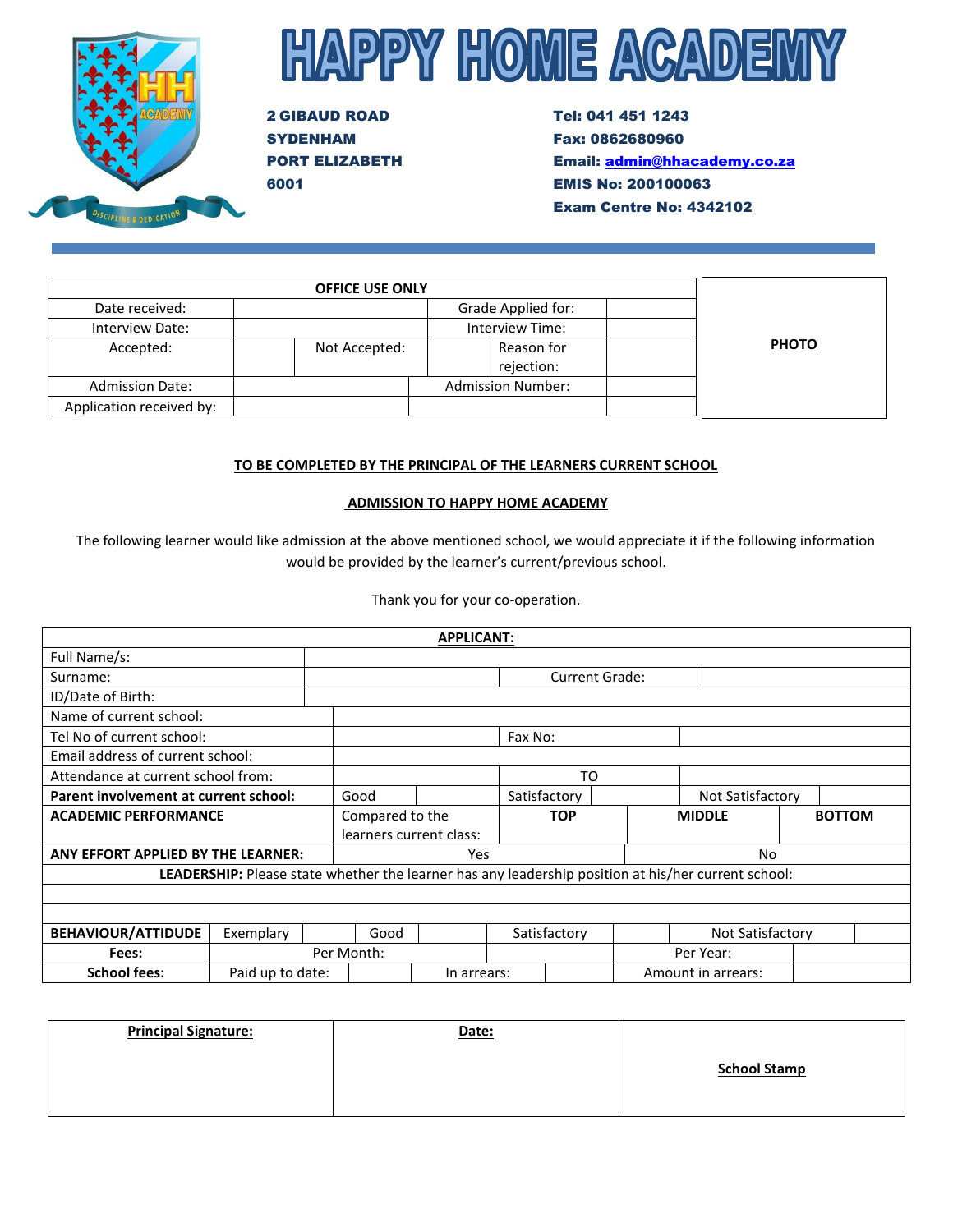Please be informed that a **R200 application fee** will be payable when application form is submitted. The applicant will then be expected to write a test and be interviewed before he/she will be accepted (dates and times will be arranged by the school administrator).

# **The following documents must accompany the admission form:**

- A copy of the learner's identity document or birth certificate.
- A copy of both biological parents' identity documents.
- A copy of the learner's UNABRIDGED CERTIFICATE if biological parents' identity documents are not available.
- A copy of the death certificate if either parent is deceased.
- A copy of proof of residential address. N.B. offer to purchase is not acceptable.
- A copy of learner's latest report
- Transfer letter from previous school
- Clinic Card (Grade  $R 3$ )
- 3 Months payslip

If the applicant is accepted fees will be as follow: **Grade R – Registration – R500 Monthly – R1250**

> **Grade 1 – 3 – Registration – R 1 000 Monthly – R1 500**

 **Grade 4 – 6 – Registration – R 1200 Monthly – R 1500**

 **Grade 7 – Registration – R1500 Monthly – R 1650**

 **Grade 8 – 10 – Registration – R1500 Monthly – R 1800**

 **Grade 11 – Registration – R 1500 Monthly – R 1900**

 **Grade 12 – Registration – R 1500 Monthly – R 2100**

# **APPLICATION AND ADMISSION PROCEDURES**

We welcome your interest in seeking admission for your child/children at Happy Home Academy. Please complete the attached form and read the terms and conditions carefully before returning it to school.

- 1. This contract will become binding on signature and may not be cancelled unless:
- 1.1 The student fails to satisfy the entrance requirements of Happy Home Academy,
- 1.2 Insufficient enrolments are received by Happy Home Academy to justify, at Happy Home Academy's discretion, the running of the course/subject for which the student has enrolled.
- 1.3 In the event of cancellation, 10% of the total cost of the course/subject/s will be charged, and cancellation must be made within 14 working days prior to commencement of the course/subject/s.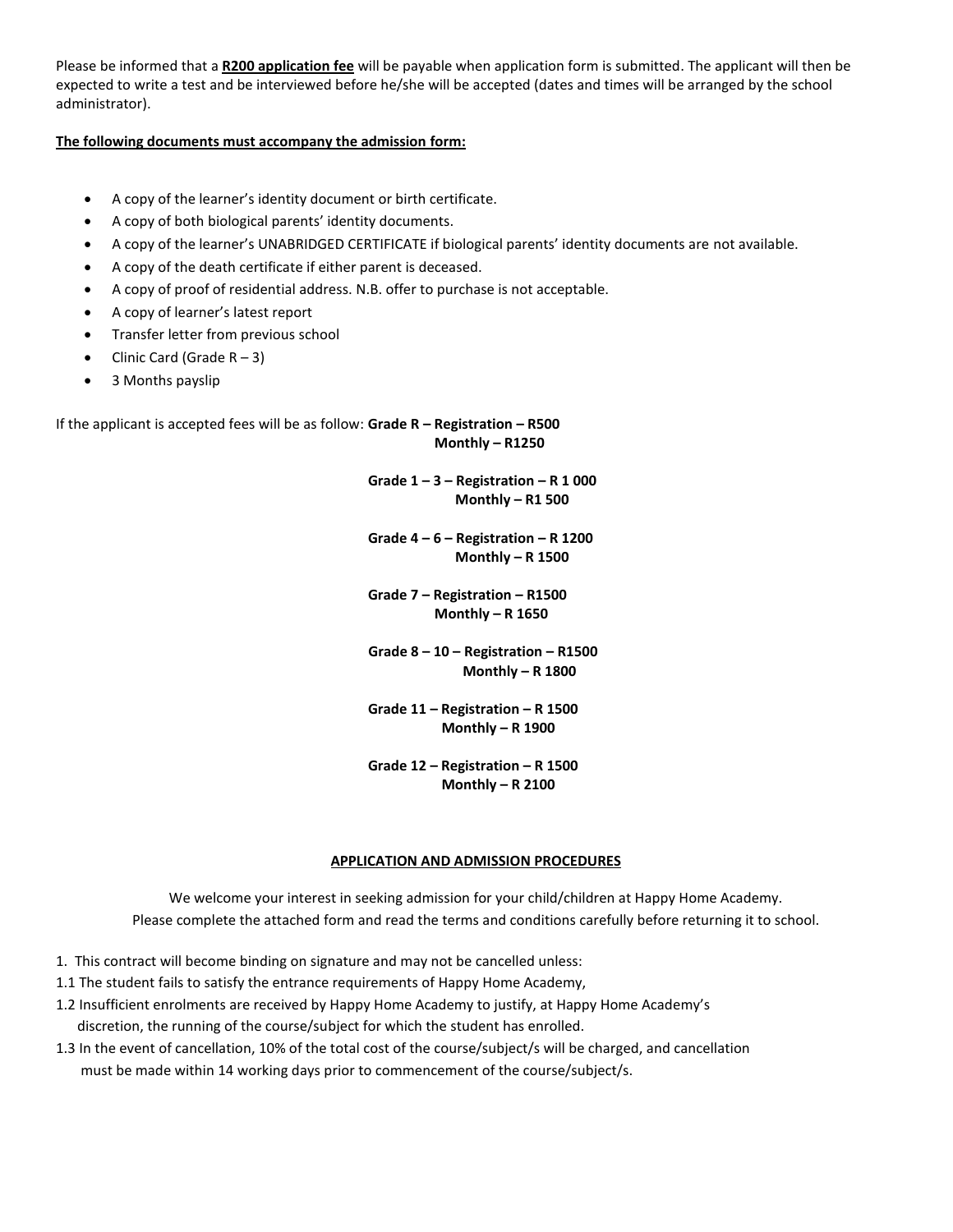- 2. The registration is non-refundable under any circumstances.
- 3. The signatories (student and sponsor/parent/guardian) shall be jointly and severally liable to Happy Home Academy for the full tuition fees according to the method of payment indicated in this contract.
- 4. Subject to paragraph 2 above, fees are non-refundable.
- 5. Failure by the student to attend scheduled classes will not reduce liability for the full tuition fees as signed for in this contract.
- 6. Should the money due under this contract not be paid on due date, the student may be excluded from attending further classes until such time as all outstanding amounts due have been paid, without prejudice to any other rights Happy Home Academy may have. Exclusion from such classes will not relieve he signatory/ies of any obligation to pay the full fees as set out herein.
- 7. It is the responsibility if the student to avail him/herself for all examination dates and venues.
- 8. Happy Home Academy reserves the right to request the originals of all documentation required prior to registration of the student.
- 9. No guarantees, promises or representation of any nature are made by Happy Home Academy pertaining to the student's enrolment for courses/subjects selected by the student with regard to the student's success or failure or otherwise.
- 10. Happy Home Academy may from time to time institute rules and regulations deemed necessary relating to student attendance, conduct and related matters.
- 11. Happy Home Academy reserves the right to conduct searches at any of their premises for alcohol or dangerous weapons. Alcohol and drug testing may also be conducted randomly.
- 12. The cost per subject is as per the attached schedule.

I/We the undersigned have read, completed and understand the contents hereof and hereby jointly and severally accept all terms and conditions.

STUDENTS (SIGN) PRINT NAME (STUDENT) DATE

\_\_\_\_\_\_\_\_\_\_\_\_\_\_\_\_\_\_\_\_ \_\_\_\_\_\_\_\_\_\_\_\_\_\_\_\_\_\_\_\_\_\_\_\_\_\_\_\_\_\_\_\_\_\_\_\_\_\_ \_\_\_\_\_\_\_\_\_\_\_\_\_\_\_\_\_

PARENT/GUARDIAN NAME (PARENT/GUARDIAN) DATE

\_\_\_\_\_\_\_\_\_\_\_\_\_\_\_\_\_\_\_\_ \_\_\_\_\_\_\_\_\_\_\_\_\_\_\_\_\_\_\_\_\_\_\_\_\_\_\_\_\_\_\_\_\_\_\_\_\_\_ \_\_\_\_\_\_\_\_\_\_\_\_\_\_\_\_\_\_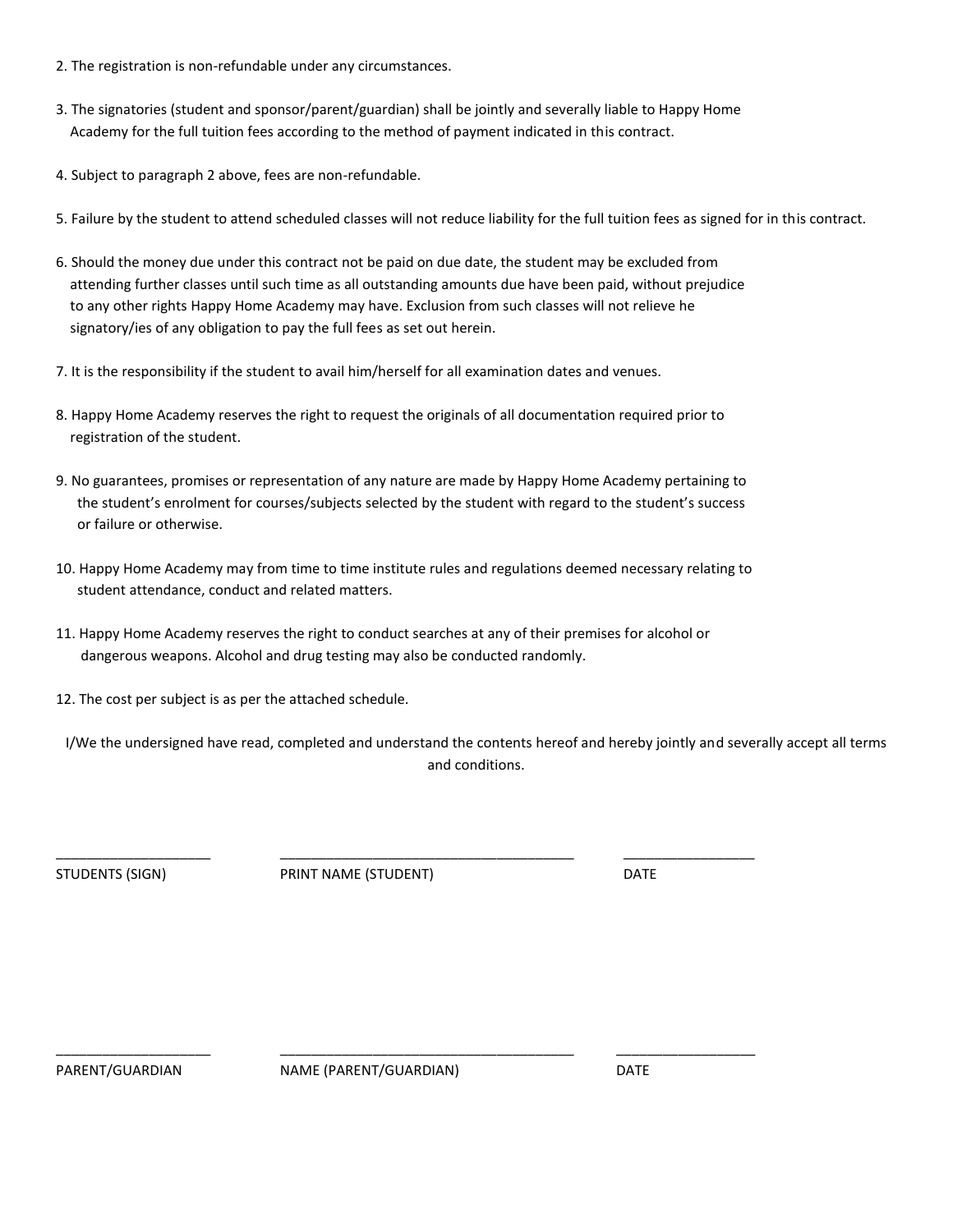**VISION Discipline, Inspiration, Dedication**

#### **MISSION**

To provide the best possible education for all learners through:

- A culture of learning characterized by the school's values of Faith, Integrity, Respect and Excellence.
	- Passionate, qualified, dedicated and enthusiastic staff.
- To develop in learners a sense of personal self worth by providing a strong school ethos, a Christian value system and a sense of history, respect and tradition.

#### **School rules**

- 1. School gate closes at 7H45 in the morning sharply. Every student that comes to school after 7H45 will be regarded as late and will not be able to enter the school. School ends at 13h00 for Grade R – 3 and at 14h00 for Grade 4 - 12.
- 2. Students should be at school by 7h45, should a learner enter the school after that a fine will be payable of R5 to enter. However the fine is only payable from 7h55 – 8h00 after that the school gate will be closed and no student will be able to enter.
- 3. The high school is making use of e-learning therefore a tablet is needed. Textbooks will then be loaded on to the tablets for them. **P.S The safekeeping of the tablet is the learner's responsibility and the school will not be held responsible for any damages or loss.**

 **.................................... Signature**

- 4. No make-up whatsoever is permitted.
- 5. All clothing and belongings are to be clearly marked at all times.
- 6. No jewellery other than a watch or medic alert disc is permitted. All piercings must be empty, girls are only allowed to wear small studs in their ears (silver/gold).
- 7. No learner may leave the school premises during school hours without prior permission from the principal on written request from the parent. When leaving, learners must present a signed permission note to the secretaries office.
- 8. In case of illness, the learner is to report to the class teacher with a note from the subject teacher. If the learner Needs to go home, he/she will be sent to the secretary who will make the necessary arrangements.
- 9. Learners are to be in the classroom during lesson times, if they are caught in the passages without a pass they will be punished.
- 10. Contact details are to be updated always by parents/guardians who live with the learner. The school will not be held responsible for any information that is not received due to change of details.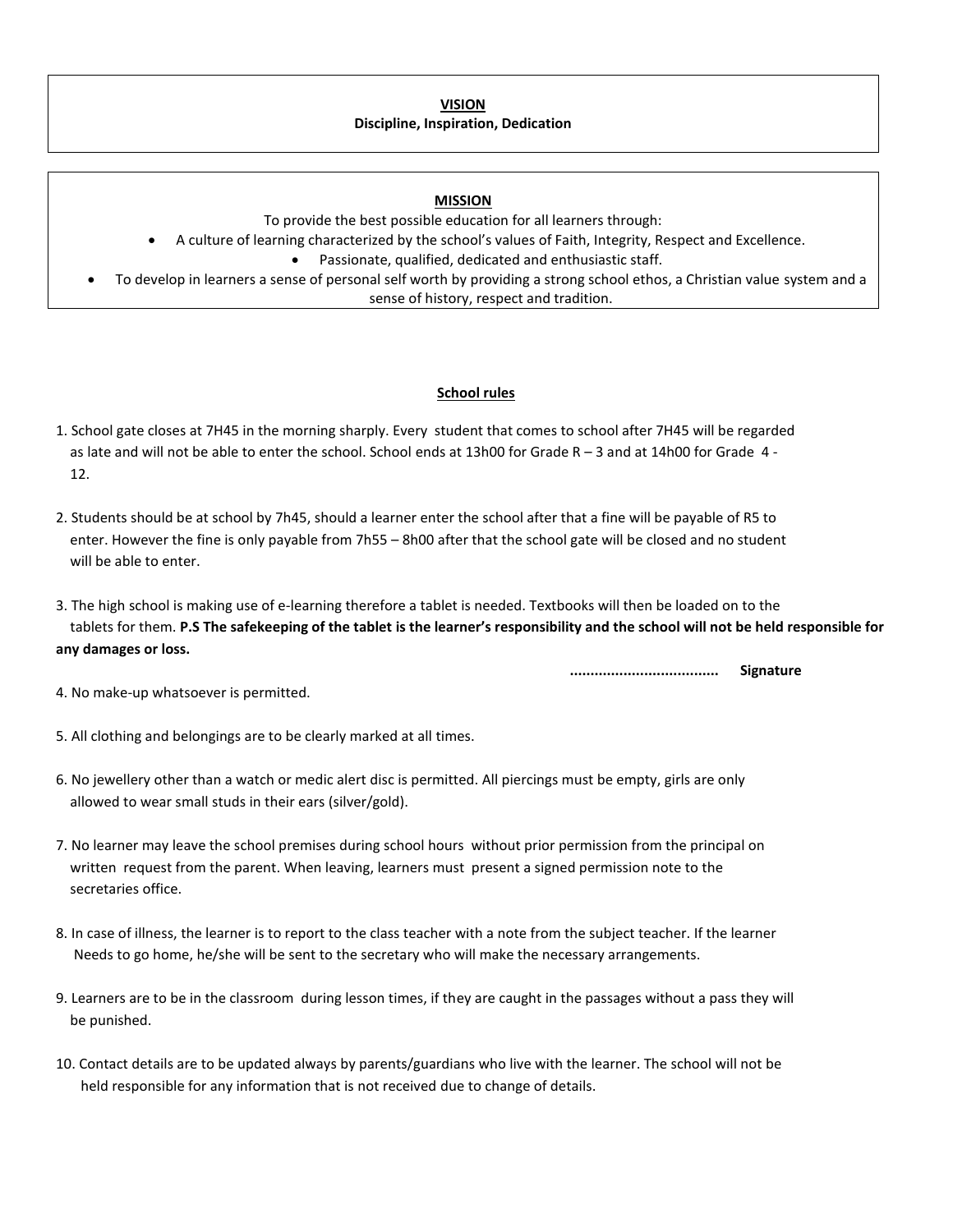- 11. Learners should be dressed in full uniform daily failure to have the appropriate uniform will result in the learner being sent home. Please refer to the Code of Conduct/school dairy for guideline.
- 12. Hairstyles should be as follows:

Girls: No hairstyle, extensions or hair colour to draw unnecessary attention.

Braided hair, only con-row (natural hair colour only) to conform to a simplistic and single layered style. (NO THICK BRAIDS, SOFT BRAIDS OR SINGLE BRAIDS).

No artificial single dreadlocks.

Long hair needs to be plaited or tied back so as to be neat and tidy.

No hair allowed in face or hanging over the eyes.

Short hair to be tidy.

Hair must be neatly groomed (combed).

Hair accessories – only navy blue or black hair bands not wider than 3cm, or plain hair grips may be worn.

No bows, banana clips or pantyhose are to be used as hair accessories.

Gel applied conservatively is permitted.

Shaving slits into eyebrows is strictly not allowed.

# Boys: It must be neat and tidy.

When in doubt, be conservative. Keep it short.

The top, front, sides and back must be same size.

No colouring of hair is allowed.

Current fashionable hairstyles (fade, mohok) that do not conform to all of the above, will not be acceptable i.e shaved sides and back where hair has not been graded from the bottom up in a proper manner and where hair has been left on the top of the head.

Shaving slits into eyebrows is strictly not allowed.

No Mandela

Clean facial shave

# 13. Out of Bounds

The following areas are out of bounds to learners:

- The area behind the Director's office (unless when doing sports)
- The parking area at the lakeside.
- The area on the left side of the security room.
- The Lake
- Home Affairs premises.

STUDENTS (SIGN) PRINT NAME (STUDENT) DATE

\_\_\_\_\_\_\_\_\_\_\_\_\_\_\_\_\_\_\_\_ \_\_\_\_\_\_\_\_\_\_\_\_\_\_\_\_\_\_\_\_\_\_\_\_\_\_\_\_\_\_\_\_\_\_\_\_\_\_ \_\_\_\_\_\_\_\_\_\_\_\_\_\_\_\_\_

\_\_\_\_\_\_\_\_\_\_\_\_\_\_\_\_\_\_\_\_ \_\_\_\_\_\_\_\_\_\_\_\_\_\_\_\_\_\_\_\_\_\_\_\_\_\_\_\_\_\_\_\_\_\_\_\_\_\_ \_\_\_\_\_\_\_\_\_\_\_\_\_\_\_\_\_\_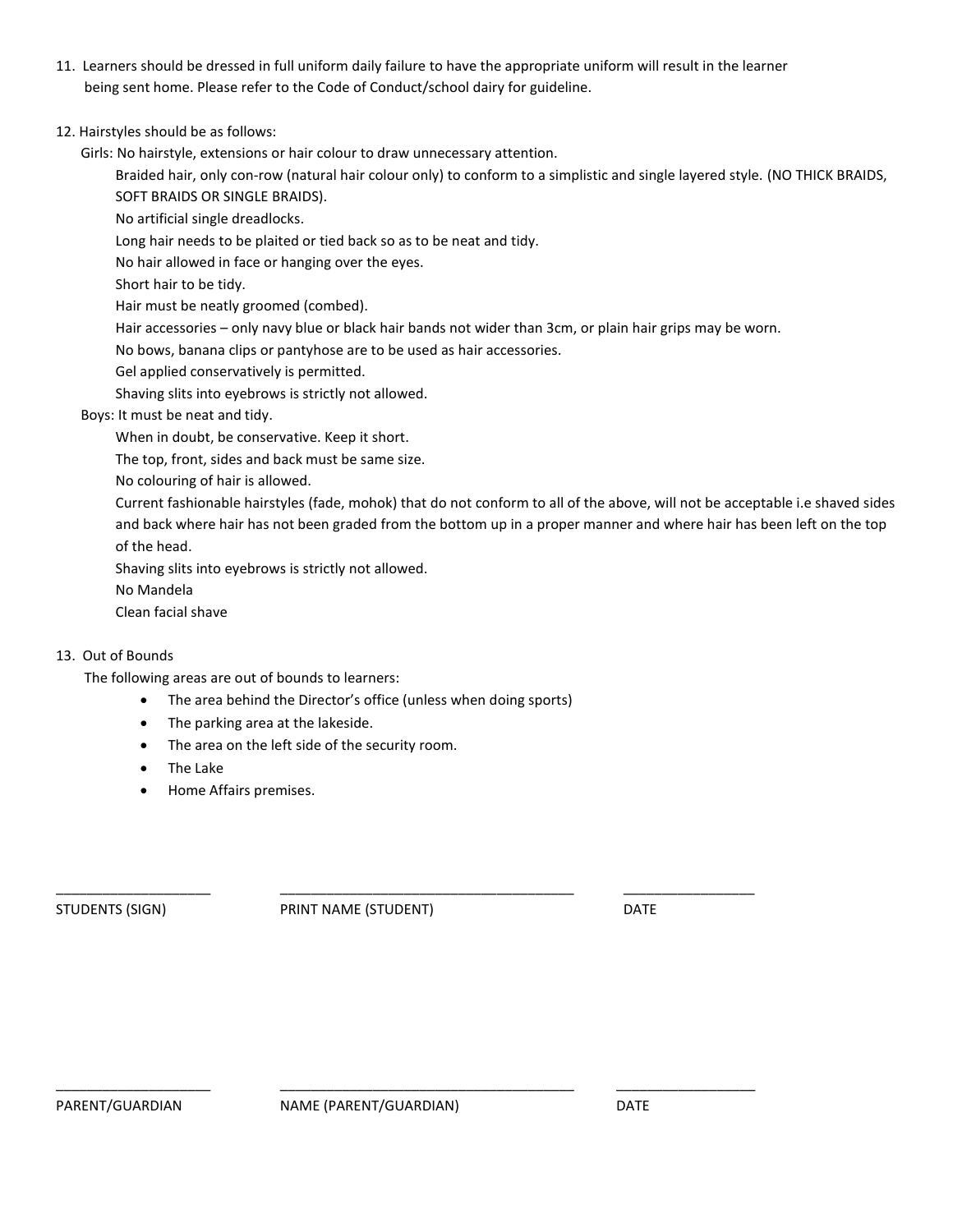|                               | <b>APPLICATION FOR ADMISSION</b>                                                                |                |                  |               |                                                |                     |                 |                      |                              |             |                  |              |
|-------------------------------|-------------------------------------------------------------------------------------------------|----------------|------------------|---------------|------------------------------------------------|---------------------|-----------------|----------------------|------------------------------|-------------|------------------|--------------|
|                               |                                                                                                 |                |                  |               | <b>PUPIL INFORMATION</b>                       |                     |                 |                      |                              |             |                  |              |
| <b>GRADE APPLIED FOR</b>      |                                                                                                 |                | <b>TERM</b>      |               | <b>YEAR</b>                                    |                     |                 |                      | <b>HIGHEST GRADE PASSED:</b> |             |                  |              |
| <b>YEAR WHEN GRADE</b>        |                                                                                                 |                |                  |               | <b>PUPILS SURNAME:</b>                         |                     |                 |                      |                              |             |                  |              |
| <b>WAS PASSED:</b>            |                                                                                                 |                |                  |               |                                                |                     |                 |                      |                              |             |                  |              |
| <b>PUPILS NAME/S</b>          |                                                                                                 |                |                  |               |                                                |                     | <b>INITIALS</b> |                      |                              |             | <b>AGE</b>       |              |
| <b>I.D OR PASSPORT NO</b>     |                                                                                                 |                |                  |               |                                                |                     |                 | <b>DATE OF BIRTH</b> |                              |             |                  |              |
| <b>GENDER</b>                 | <b>MALE</b>                                                                                     | <b>FEMALE</b>  |                  |               | <b>COUNTRY OF RESIDENCE</b>                    |                     |                 |                      |                              |             |                  |              |
| <b>PUPIL MOBILE NUMBER</b>    |                                                                                                 |                |                  |               | <b>CITIZENSHIP</b>                             |                     |                 |                      |                              |             |                  |              |
| <b>PUPIL E-MAIL</b>           |                                                                                                 |                |                  |               |                                                |                     | <b>RELIGION</b> |                      |                              |             |                  |              |
| <b>HOME LANGUAGE</b>          |                                                                                                 |                |                  |               | <b>HOME TELEPHONE NO</b>                       |                     |                 |                      |                              |             |                  |              |
| <b>PHYSICAL ADDRESS:</b>      |                                                                                                 |                |                  |               | <b>POSTAL ADDRESS:</b>                         |                     |                 |                      |                              |             |                  |              |
|                               |                                                                                                 |                |                  |               |                                                |                     |                 |                      |                              |             |                  |              |
|                               |                                                                                                 |                |                  |               |                                                |                     |                 |                      |                              |             |                  |              |
|                               |                                                                                                 |                |                  |               |                                                |                     |                 |                      |                              |             |                  |              |
|                               |                                                                                                 |                |                  |               |                                                |                     |                 |                      |                              |             |                  |              |
|                               | <b>IS THE STUDENT A BOARDER</b>                                                                 |                |                  |               | <b>YES</b>                                     |                     | <b>NO</b>       |                      |                              |             |                  |              |
| <b>DECEASED PARENT</b>        |                                                                                                 |                | <b>NONE</b>      |               | <b>MOTHER</b>                                  |                     | <b>FATHER</b>   |                      | <b>BOTH</b>                  |             |                  |              |
| <b>MODE OF TRANSPORT</b>      |                                                                                                 |                |                  |               |                                                |                     |                 |                      |                              |             |                  |              |
|                               | <b>DEXTERITY OF LEARNER</b><br><b>RIGHT HANDED</b><br><b>LEFT HANDED</b><br><b>AMBIDEXTROUS</b> |                |                  |               |                                                |                     |                 |                      |                              |             |                  |              |
|                               |                                                                                                 |                |                  |               |                                                |                     |                 |                      |                              |             |                  |              |
|                               |                                                                                                 |                |                  |               | PUPIL MEDICAL INFORMATION                      |                     |                 |                      |                              |             |                  |              |
| <b>MEDICAL AID NAME</b>       |                                                                                                 |                |                  |               |                                                | <b>BLOOD TYPE</b>   |                 |                      |                              |             |                  |              |
| <b>MEDICAL AID NUMBER</b>     |                                                                                                 |                |                  |               |                                                |                     |                 |                      |                              |             |                  |              |
| <b>MAIN MEMBER</b>            |                                                                                                 |                |                  |               |                                                |                     |                 |                      |                              |             |                  |              |
| <b>CHRONIC ILLNESSES (OF</b>  |                                                                                                 |                |                  |               |                                                |                     |                 |                      |                              |             |                  |              |
| <b>LEARNER)</b>               |                                                                                                 |                |                  |               |                                                |                     |                 |                      |                              |             |                  |              |
| <b>ALLERGIES (OF LEARNER)</b> |                                                                                                 |                |                  |               |                                                |                     |                 |                      |                              |             |                  |              |
|                               |                                                                                                 |                |                  |               | <b>SIBLINGS</b>                                |                     |                 |                      |                              |             |                  |              |
|                               | NUMBER OF CHILDREN AT THIS SCHOOL:                                                              |                |                  |               | POSITION IN THE FAMILY (E.G FIRST):            |                     |                 |                      |                              |             |                  |              |
|                               | PLEASE SUPPLY FULL NAMES BELOW:                                                                 |                |                  |               |                                                |                     |                 |                      |                              |             |                  |              |
| <b>NAME:</b>                  |                                                                                                 |                |                  |               |                                                |                     |                 | <b>GRADE:</b>        |                              |             |                  |              |
| <b>NAME:</b>                  |                                                                                                 |                |                  |               |                                                |                     |                 | <b>GRADE:</b>        |                              |             |                  |              |
| <b>NAME:</b>                  |                                                                                                 |                |                  |               |                                                |                     |                 | <b>GRADE:</b>        |                              |             |                  |              |
| <b>RELATIONSHIP TO PUPIL</b>  |                                                                                                 | <b>FATHER</b>  |                  | STEP-FATHER   | <b>PARENT/GUARDAIN DETAILS</b><br><b>OTHER</b> |                     | <b>MOTHER</b>   |                      |                              | STEP-MOTHER |                  | <b>OTHER</b> |
| WITH WHOM DOES THE            |                                                                                                 | <b>FATHER</b>  |                  | STEP-FATHER   | <b>OTHER</b>                                   |                     | <b>MOTHER</b>   |                      |                              | STEP-MOTHER |                  | <b>OTHER</b> |
| <b>PUPIL RESIDE</b>           |                                                                                                 |                |                  |               |                                                |                     |                 |                      |                              |             |                  |              |
| TITLE:                        |                                                                                                 |                | <b>INITIALS:</b> |               |                                                |                     | TITLE:          |                      |                              |             | <b>INITIALS:</b> |              |
| <b>MARITAL STATUS:</b>        |                                                                                                 | <b>MARRIED</b> |                  | SINGLE        |                                                | <b>DIVORCED</b>     |                 | SEPARATED            |                              |             | WIDOWED          |              |
| <b>COMMUNICATION TO:</b>      |                                                                                                 | <b>FATHER</b>  |                  | <b>MOTHER</b> |                                                | <b>BOTH PARENTS</b> |                 |                      | <b>LEGAL GUARDIAN</b>        |             |                  |              |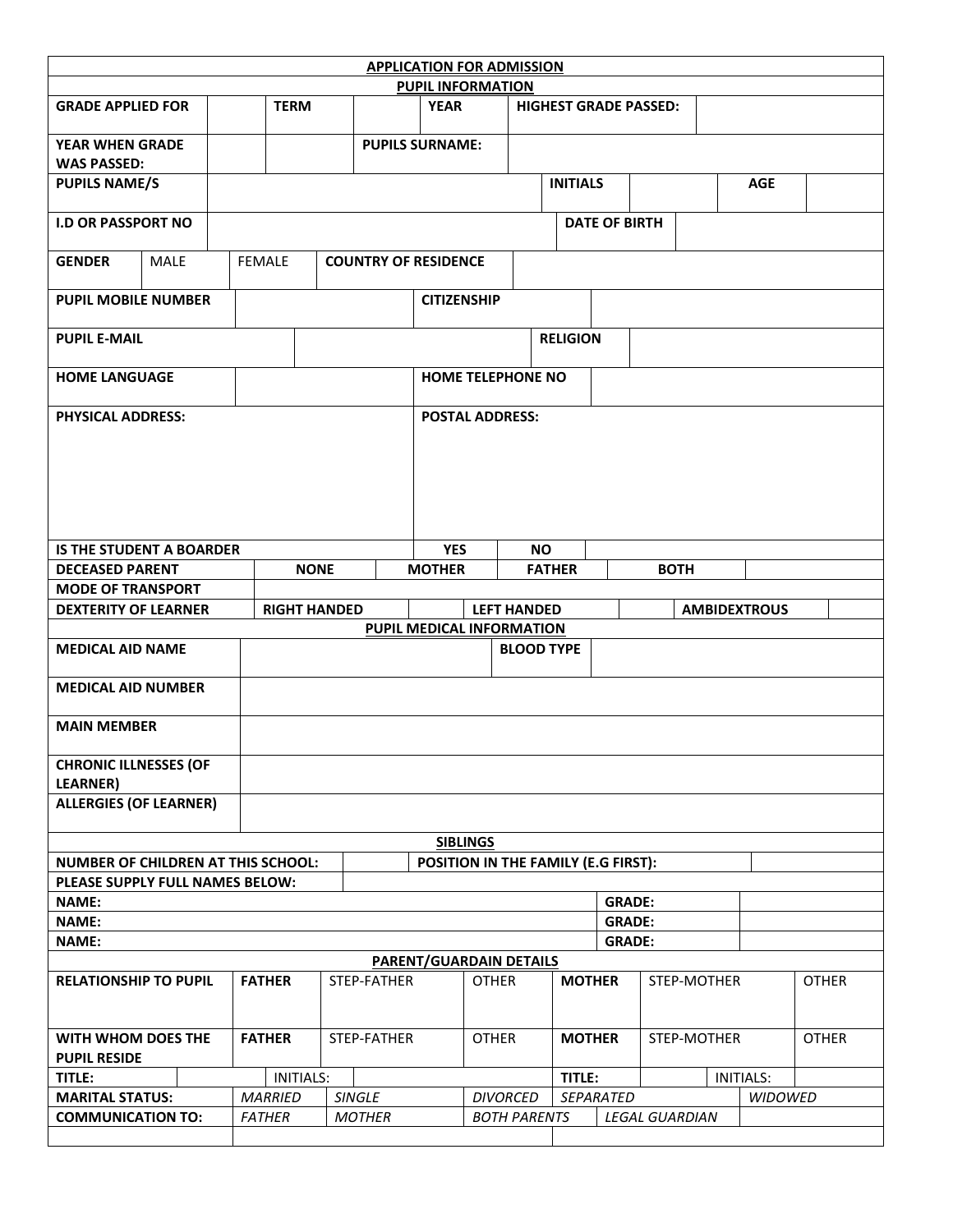| <b>SURNAME</b>                             |                                                      |              |                                                            |                                                |                |                                                                                                 |                                                                                                                            |
|--------------------------------------------|------------------------------------------------------|--------------|------------------------------------------------------------|------------------------------------------------|----------------|-------------------------------------------------------------------------------------------------|----------------------------------------------------------------------------------------------------------------------------|
| <b>FIRST NAME/S</b>                        |                                                      |              |                                                            |                                                |                |                                                                                                 |                                                                                                                            |
| <b>ID OR PASSPORT NO</b>                   |                                                      |              |                                                            |                                                |                |                                                                                                 |                                                                                                                            |
| <b>MOBILE NUMBER</b>                       |                                                      |              |                                                            |                                                |                |                                                                                                 |                                                                                                                            |
| <b>E-MAIL ADDRESS</b>                      |                                                      |              |                                                            |                                                |                |                                                                                                 |                                                                                                                            |
| <b>OCCUPATION</b>                          |                                                      |              |                                                            |                                                |                |                                                                                                 |                                                                                                                            |
| <b>NAME OF BUSINESS</b>                    |                                                      |              |                                                            |                                                |                |                                                                                                 |                                                                                                                            |
| IF SELF EMPLOYED,                          |                                                      |              |                                                            |                                                |                |                                                                                                 |                                                                                                                            |
| <b>PLEASE SPECIFY THE</b>                  |                                                      |              |                                                            |                                                |                |                                                                                                 |                                                                                                                            |
| <b>INDUSTRY YOU WORK IN</b>                |                                                      |              |                                                            |                                                |                |                                                                                                 |                                                                                                                            |
| <b>E-MAIL ADDRESS:</b>                     |                                                      |              |                                                            |                                                |                |                                                                                                 |                                                                                                                            |
| (WORK)<br><b>E-MAIL ADDRESS:</b>           |                                                      |              |                                                            |                                                |                |                                                                                                 |                                                                                                                            |
| (HOME)                                     |                                                      |              |                                                            |                                                |                |                                                                                                 |                                                                                                                            |
| <b>TELEPHONE: (WORK)</b>                   |                                                      |              |                                                            |                                                |                |                                                                                                 |                                                                                                                            |
| <b>TELEPHONE: (HOME)</b>                   |                                                      |              |                                                            |                                                |                |                                                                                                 |                                                                                                                            |
| <b>POSTAL ADDRESS OF</b>                   |                                                      |              |                                                            |                                                |                |                                                                                                 |                                                                                                                            |
| PARENTS/GUARDAINS                          |                                                      |              |                                                            |                                                |                |                                                                                                 |                                                                                                                            |
|                                            |                                                      |              |                                                            |                                                |                |                                                                                                 |                                                                                                                            |
|                                            |                                                      |              |                                                            |                                                |                |                                                                                                 |                                                                                                                            |
| <b>EMERGENCY CONTACT</b>                   |                                                      | $\mathbf{1}$ |                                                            |                                                | $\overline{2}$ |                                                                                                 |                                                                                                                            |
| <b>NUMBERS</b>                             |                                                      |              |                                                            |                                                |                |                                                                                                 |                                                                                                                            |
| <b>NAME OF EMERGENCY</b><br><b>CONTACT</b> |                                                      |              |                                                            |                                                |                |                                                                                                 |                                                                                                                            |
| <b>RELATIONSHIP TO PUPIL</b>               |                                                      |              |                                                            |                                                |                |                                                                                                 |                                                                                                                            |
|                                            |                                                      |              |                                                            |                                                |                |                                                                                                 |                                                                                                                            |
|                                            | WHO WILL BE RESPONSIBLE FOR THE LEARNERS SCHOOL FEES |              |                                                            | <b>MOTHER</b>                                  |                | <b>FATHER</b>                                                                                   | <b>OTHER</b>                                                                                                               |
|                                            | IF OTHER, PLEASE COMPLETE THE FOLLOWING DETAILS:     |              |                                                            | <b>NAME:</b>                                   |                |                                                                                                 |                                                                                                                            |
|                                            |                                                      |              |                                                            | <b>SURNAME:</b>                                |                |                                                                                                 |                                                                                                                            |
| <b>POSTAL ADDRESS:</b>                     |                                                      |              |                                                            |                                                |                |                                                                                                 |                                                                                                                            |
|                                            |                                                      |              |                                                            |                                                |                |                                                                                                 |                                                                                                                            |
|                                            |                                                      |              |                                                            |                                                |                |                                                                                                 |                                                                                                                            |
| ID/PASSPORT:<br><b>CONTACT DETAILS:</b>    |                                                      |              |                                                            |                                                |                |                                                                                                 |                                                                                                                            |
|                                            | <b>RELATIONSHIP TO LEARNER:</b>                      |              |                                                            |                                                |                |                                                                                                 |                                                                                                                            |
|                                            |                                                      |              |                                                            | <b>PAYMENT AGREEMENT</b>                       |                |                                                                                                 |                                                                                                                            |
|                                            |                                                      |              |                                                            | I/We undertake to pay school fees as follows:  |                |                                                                                                 |                                                                                                                            |
|                                            |                                                      |              | Please indicate with a cross which option you have chosen. |                                                |                |                                                                                                 |                                                                                                                            |
|                                            | A                                                    |              |                                                            |                                                |                | In full before 31 January 2019 and I understand I will receive a 5% discount.                   |                                                                                                                            |
|                                            | В                                                    |              |                                                            |                                                |                | Monthly, over 11 months, strictly by Debit order. Please fill in the attached Debit order Form. |                                                                                                                            |
|                                            | $\mathsf{C}$                                         |              | Trust Fund : Please provide the name of the Trust Fund:    |                                                |                |                                                                                                 |                                                                                                                            |
|                                            |                                                      |              |                                                            |                                                |                |                                                                                                 |                                                                                                                            |
|                                            |                                                      |              |                                                            | The above is necessary for Budgeting Purposes. |                |                                                                                                 |                                                                                                                            |
|                                            |                                                      |              |                                                            |                                                |                |                                                                                                 | I/We authorize the school to do credit bureau checks on me/us in the event of any school fees due by me/us not being paid. |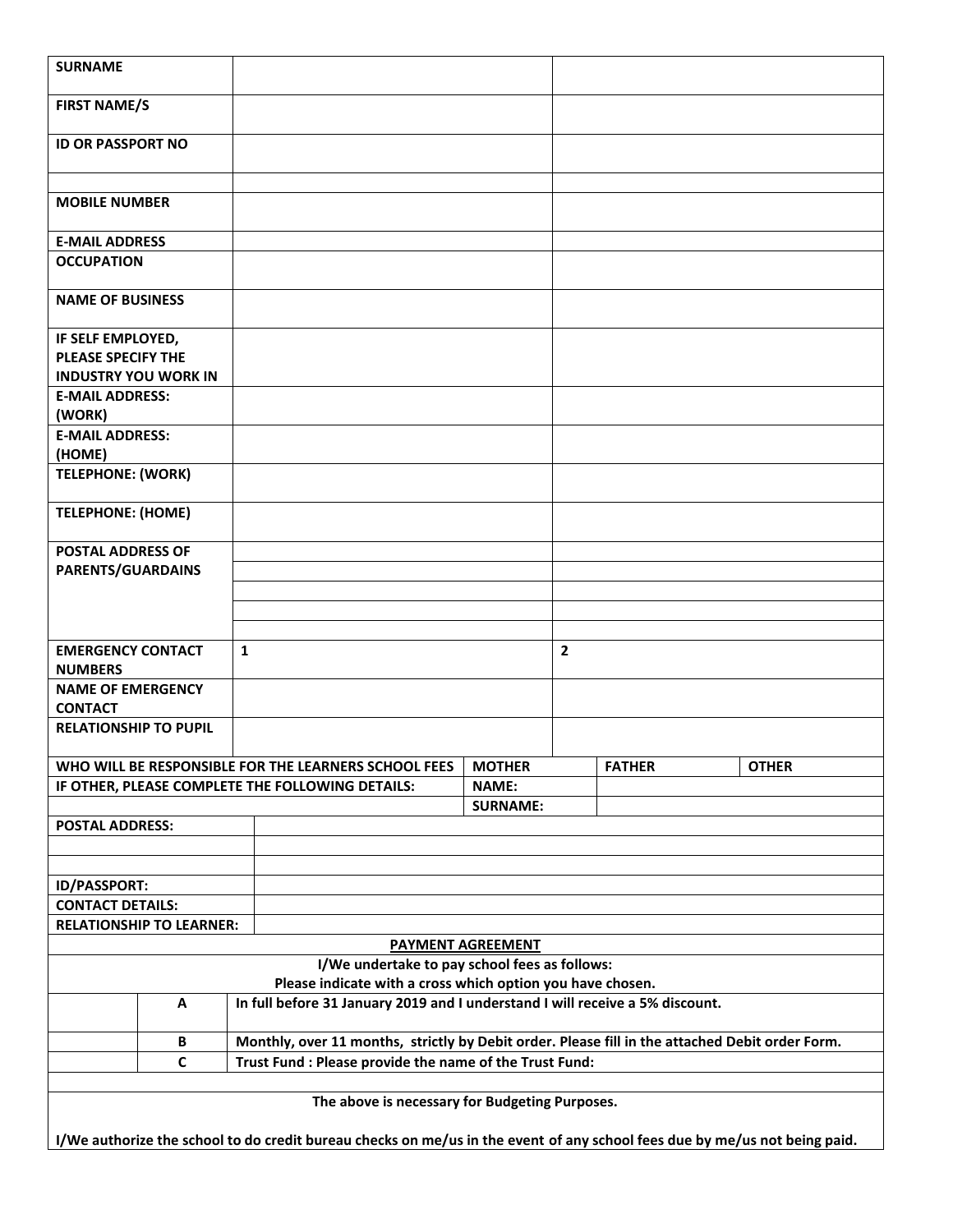**I/We authorize the school to inform any relevant credit bureau and have my/our name listed with them.**

**School fees are a statutory debt which is prescribed by law and may NOT be referred to a Debt Counsellor for debt review under section 129 of the National Credit Act. Schools are exempt from the National Credit Act.**

**REASON FOR CHOOSING HAPPY HOME ACADEMY:**

**HOW DID YOU HEAR ABOUT HAPPY HOME ACADEMY:**

**HAS YOUR CHILD EVER EXPERIENCED LEARNING DIFFICULTIES? IF YES, PLEASE EXPLAIN:**

**HAS YOUR CHILD EVER BEEN SUSPENDED OR EXPELLED FROM, OR REFUSED ADMISSION INTO ANOTHER SCHOOL? IF YES, PLEASE EXPLAIN:** 

**HAS YOUR CHILD EXPERIENCED DISCIPLINE/BEHAVIOURAL DIFFICULTIES? IF YES, PLEASE EXPLAIN:**

**DOES YOUR CHILD HAVE A MEDICAL PROBLEM/DISABILITY/PHYSICAL HANDICAP? IF YES, PLEASE EXPLAIN:**

**HOW WILL YOUR CHILD BE TRANSPORTED TO AND FROM SCHOOL?**

**I/We hereby confirm that all details provided are correct and undertake to inform the school immediately of any changes to the details included herein.**

#### *FALSIFICATION OF ANY OF THE ABOVE WILL RESULT IN YOUR APPLICATION BEING REJECTED*

| Signature of         | Date |  |
|----------------------|------|--|
| Father/Guardian      |      |  |
| Signature of         | Date |  |
| Mother/Guardian      |      |  |
| Signature of Learner | Date |  |
|                      |      |  |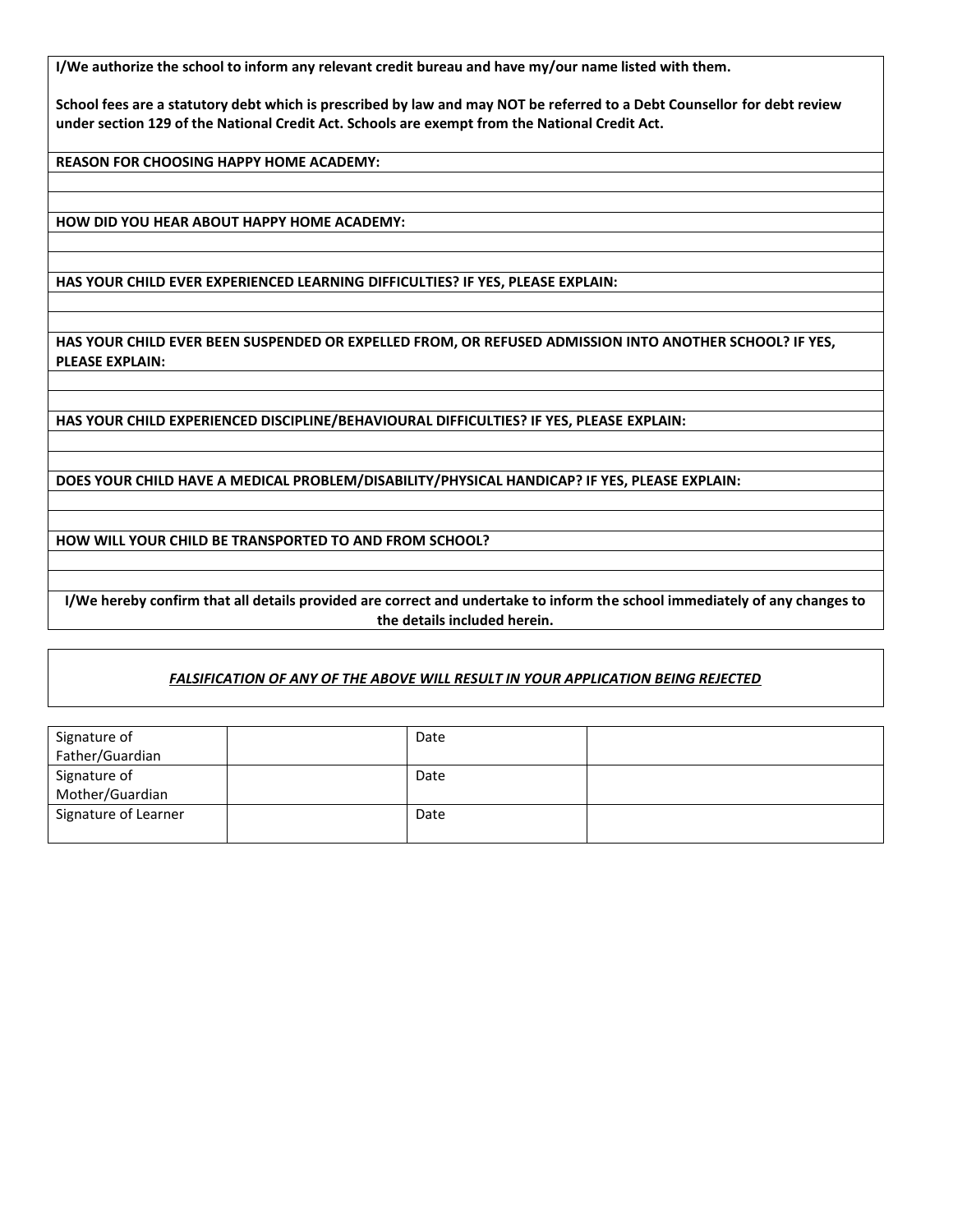| <b>Bank Details:</b>  | Happy Home Academy<br>Acc Name:             |
|-----------------------|---------------------------------------------|
|                       | Acc Number:<br>251 034 402                  |
| <b>Primary School</b> | Berry's Corner<br>Branch:                   |
|                       | Branch Code:<br>024 210                     |
|                       | <b>Standard Bank</b><br>Bank:               |
|                       | Child's Name, Surname & grade<br>Reference: |
|                       | (Please provide proof of payment via        |
|                       | Email: admin@hhacademy.co.za /              |
|                       | Fax: 086 268 0960                           |
|                       |                                             |
| <b>Bank Details:</b>  | Happy Home Academy<br>Acc Name:             |
|                       | Acc Number:<br>242 080 502                  |
| <b>High School</b>    | Berry's Corner<br>Branch:                   |

Branch Code: 024 210

Fax: 086 268 0960

Bank: Standard Bank<br>Reference: Child's Name, S

(Please provide proof of payment via Email: [admin@hhacademy.co.za](mailto:admin@hhacademy.co.za) /

Child's Name, Surname & grade

| <b>DOCUMENTS</b>                                                  | <b>RECEIVED</b> |
|-------------------------------------------------------------------|-----------------|
| 1. A copy of the learner's identity document or birth certificate |                 |
| 2. A copy of both biological parents' identity documents          |                 |
| 3. A copy of the learner's UNABRIDGED CERTIFICATE if biological   |                 |
| parents' identity documents are not available                     |                 |
| 4. A copy of the death certificate if either parent is deceased   |                 |
| 5. A copy of proof of residential address                         |                 |
| 6. A copy of learner's latest report                              |                 |
| 7. Transfer letter from previous school                           |                 |
| 8. Clinic card (Grade $R - 3$ )                                   |                 |
| 9.3 Months payslip                                                |                 |

**FOR OFFICE USE ONLY:**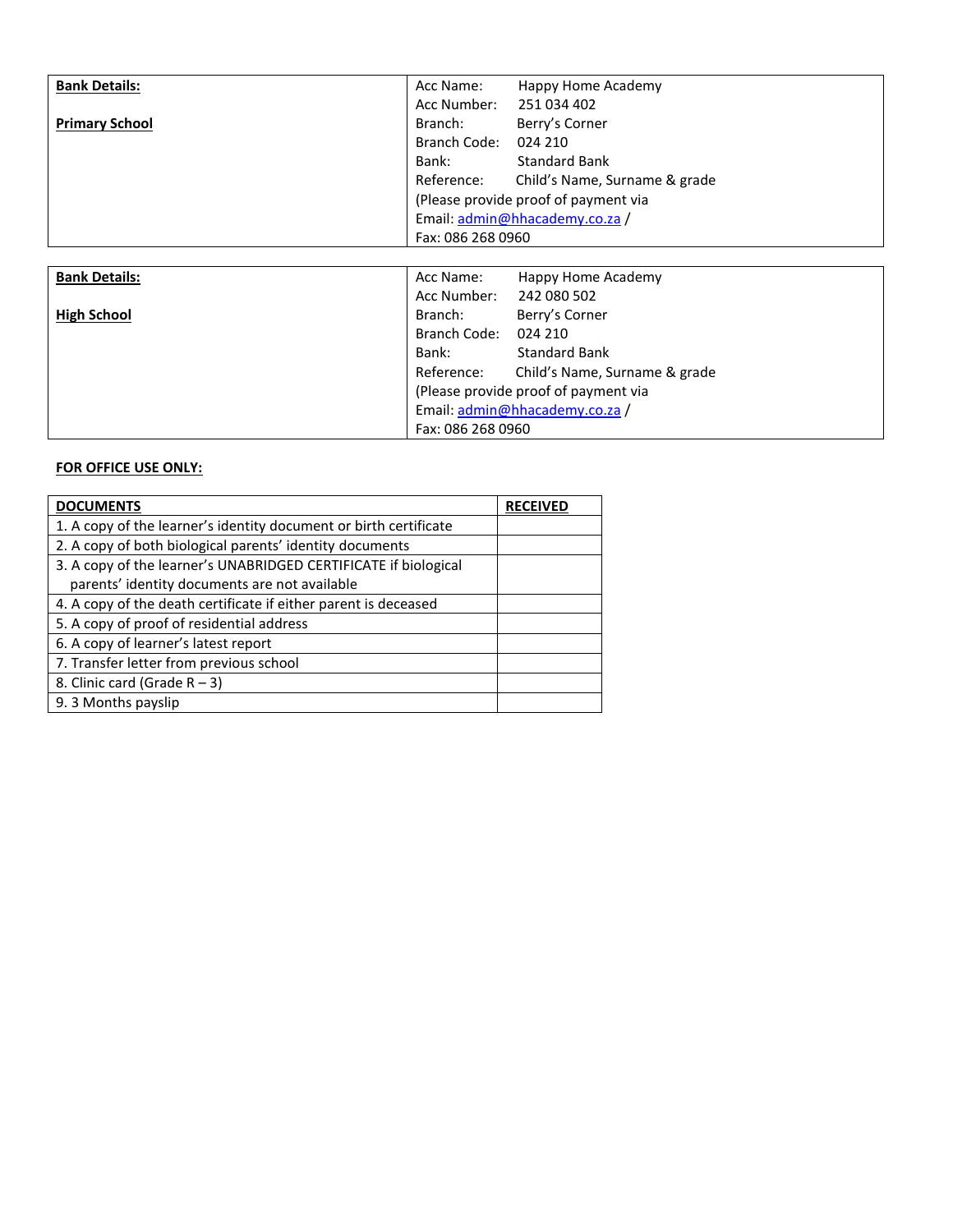The School implements the CAPS curriculum, as set out by The South African Education Dept., which is learner-driven thus ensuring that each individual develops his/her potential to the fullest.

There are five major streams in this School: Foundation phase (Grades  $R - 3$ ), Intermediate phase (Grades  $4 - 6$ ), GET phase (Grades  $7 - 9$ ) FET phase (Grades  $10 - 12$ ) and Matric School for those who have to rewrite the examinations. We offer the following subjects:

### **EACH LEARNER MUST PLEASE COMPLETE THE FOLLOWING SUBJECT CHOICES ACCORDING TO THEIR GRADE**

#### **FOUNDATION PHASE ( R – 3)**

| <b>SUBJECTS</b> |
|-----------------|
| English HL      |
| Afrikaans FAL   |
| Mathematics     |
| Life Skills     |

Grades R – 3 does not have any subject choices all the above mentioned subjects are compulsory for them.

# **INTERMEDIATE PHASE ( 4 – 6)**

| <b>SUBJECTS</b>               |  |  |  |  |
|-------------------------------|--|--|--|--|
| English HL                    |  |  |  |  |
| Afrikaans FAL                 |  |  |  |  |
| <b>Mathematics</b>            |  |  |  |  |
| Natural Sciences & Technology |  |  |  |  |
| Social Sciences               |  |  |  |  |
| Life Skills                   |  |  |  |  |
| <b>Bible Studies</b>          |  |  |  |  |
| Computer Skills               |  |  |  |  |

Grades 4 - 6 does not have any subject choices all the above mentioned subjects are compulsory for them.

#### **GET PHASE Grade 7**

| <b>SUBJECTS</b>                         |
|-----------------------------------------|
| English HL                              |
| Afrikaans FAL                           |
| <b>Mathematics</b>                      |
| Natural Sciences                        |
| Technology                              |
| Social Sciences                         |
| <b>Economics and Management Science</b> |
| Creative Arts                           |
| Life Orientation                        |
| Bible Studies                           |
| <b>Computer Skills</b>                  |

Grades 7 does not have any subject choices all the above mentioned subjects are compulsory for them.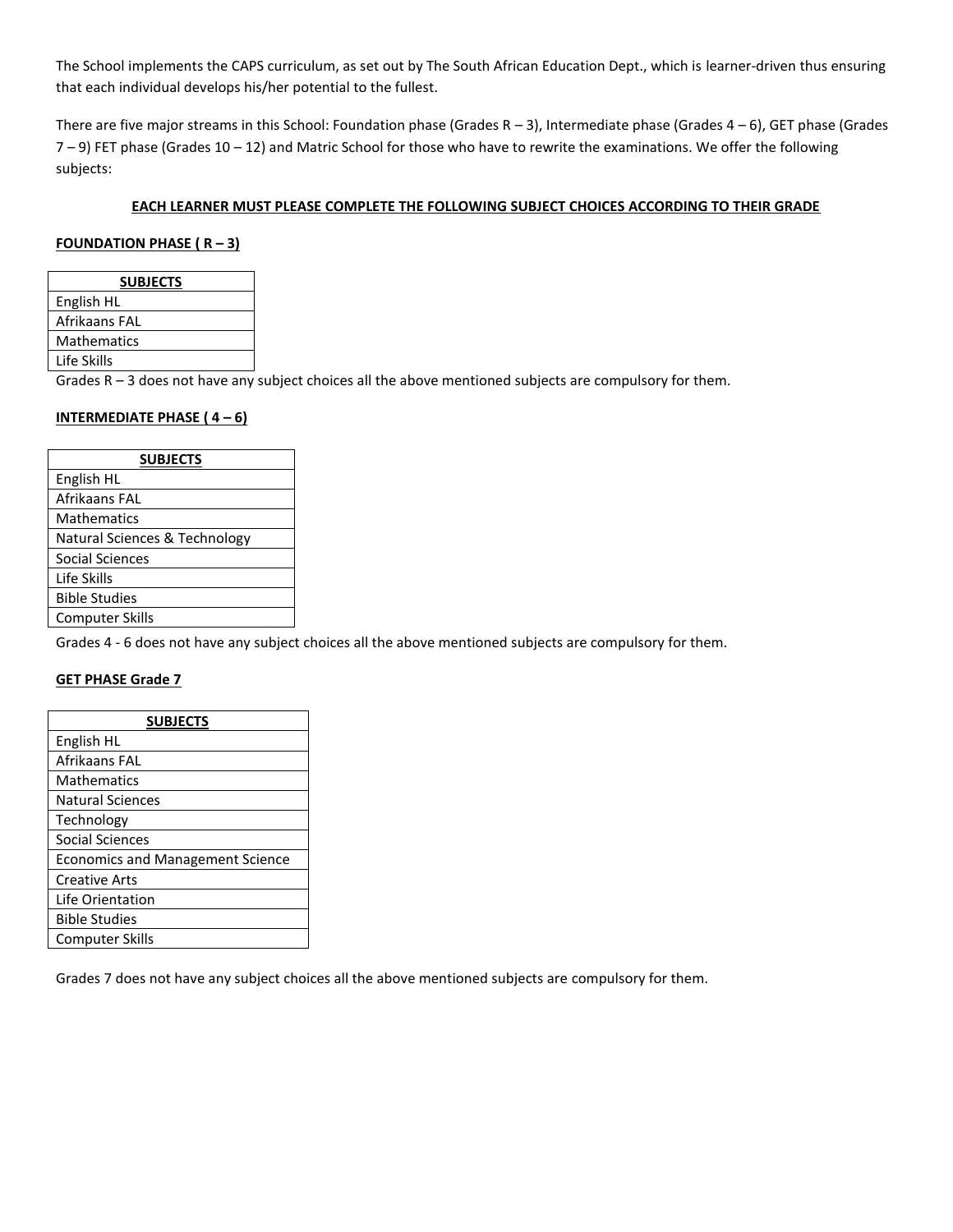#### **GET PHASE (8 – 9)**

| <b>SUBJECTS</b> | <b>CHOICE</b> |
|-----------------|---------------|
| Afrikaans FAL   |               |
| IsiXhosa FAL    |               |

Grade 8-9 must have a minimum of 9 subjects, the only choice is between Afrikaans FAL and IsiXhosa FAL the rest of the subjects is compulsory. (English HL, Life Orientation, Mathematics, Creative Arts, Social Sciences, Natural Sciences, Technology, Economics and Management Science).

# **FET PHASE (10 – 12)**

| Commerce:                    | Science:                     |
|------------------------------|------------------------------|
| Accounting                   | <b>Physical Science</b>      |
| <b>Business Studies</b>      | Life Science                 |
| <b>Mathematics</b>           | <b>Mathematics</b>           |
| English HL                   | Afrikaans FAL                |
| Afrikaans FAL                | IsiXhosa FAL                 |
| IsiXhosa FAL                 | English HL                   |
| Tourism                      | Tourism                      |
| Life Orientation             | Life Orientation             |
| <b>Mathematical Literacy</b> | <b>Mathematical Literacy</b> |
| Geography                    | Geography                    |

Grade 10 – 12 must have a minimum of 7 subjects. English HL, Life Orientation, one First Additional Language and

Mathematics/Mathematical Literacy is compulsory. They will then have a choice between the remaining subjects.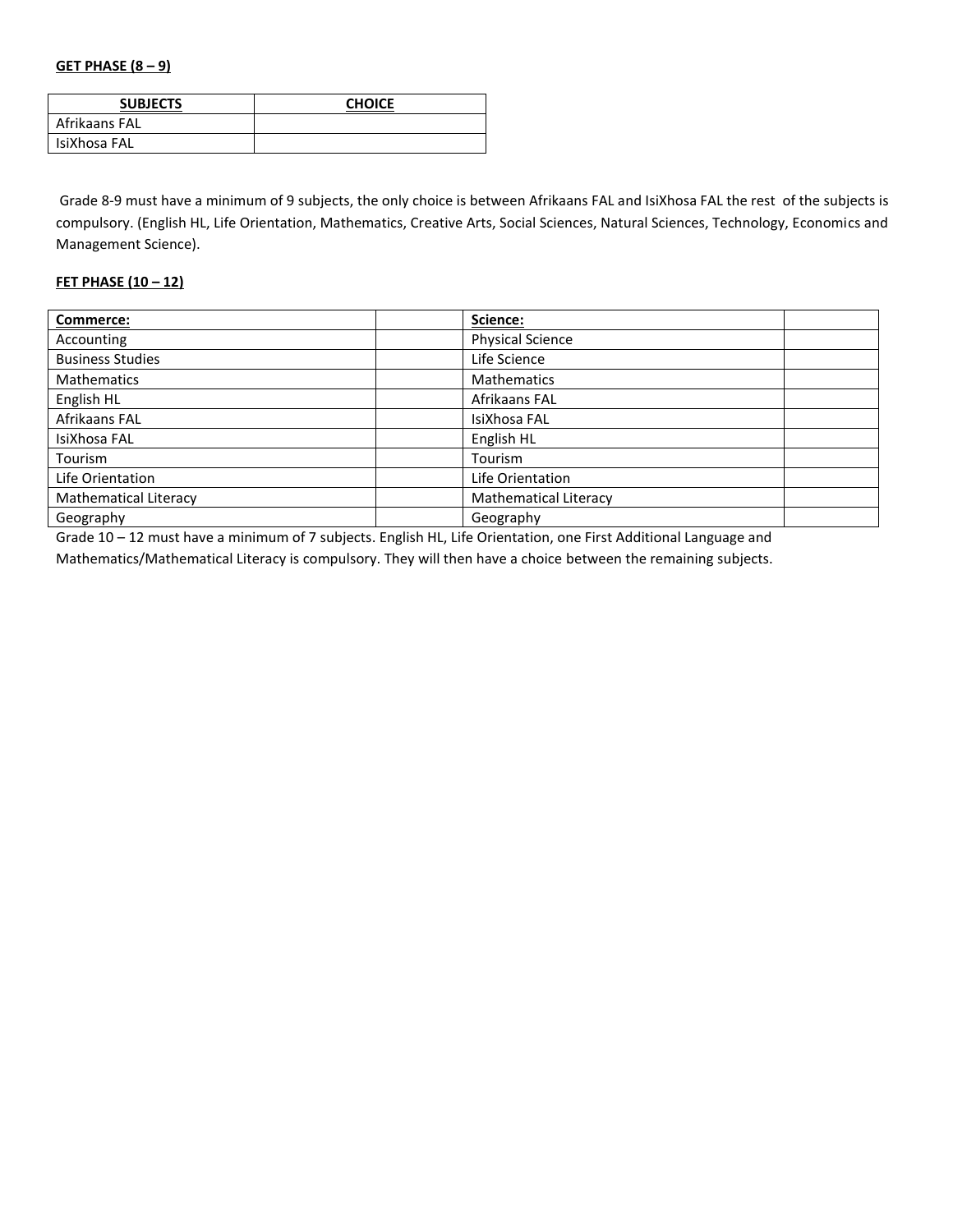

# **GENERAL INDEMNITY FORM**

| I, the undersigned,     |  |
|-------------------------|--|
| <b>FULL NAME:</b>       |  |
|                         |  |
| <b>CONTACT DETAILS:</b> |  |

the parent/legal guardian of the under mentioned learner who is enrolled and accepted by HH Academy subject to the terms set out herein:

NAME OF LEARNER:

I authorise that the aforesaid learner may be involved in all excursions undertaken by his/her group or class during school days as part of his/her learning experience and, where applicable, I agree that he/she may utilise the transport arranged by the School for such excursions. I also indemnify the school for any damages or losses that I as parent/guardian of the above learner may suffer under such circumstances and voluntarily accept the risks associated herewith.

In the event of the aforesaid learner making use of the bus service to and from the School, I acknowledge that I am aware that such services is operated by an independent contractor and that the School does not accept any responsibility therefore. The School has, however, in awarding the right to operate the service, laid down certain conditions to ensure that the bus company complies with the safety regulations and that the driver is sober and experienced with a proven and unblemished record.

I further more understand that photo's might be taken at such excursions or events at school and acknowledge that my child might be captured in them and that the school make use of these photo's for their website, Facebook page, school magazine and brochures.

| SIGNED AT        |    | ON THIS <b>SALE CONTROL</b>  | DAY OF |
|------------------|----|------------------------------|--------|
|                  | 20 |                              |        |
| WITNESSES:       |    |                              |        |
| 1.               |    |                              |        |
| $\overline{2}$ . |    |                              |        |
|                  |    | <b>DADENT/LECAL CUADDIAN</b> |        |

PARENT/LEGAL GUARDIAN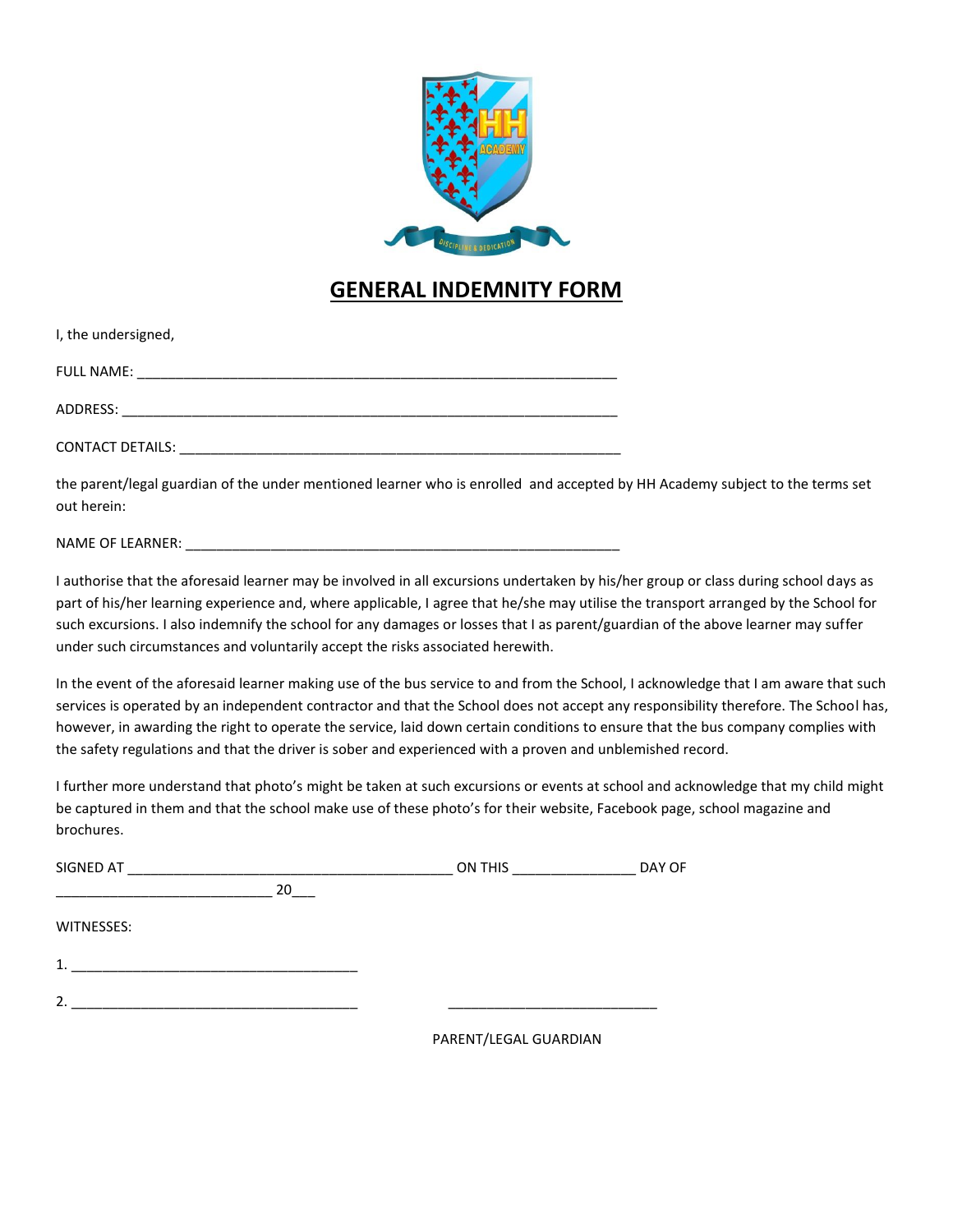# PARTNERSHIP CONTRACT:

Partnership contract between HH Academy and .............................................................................

Parent/Guardian of ................................................................ who is in grade ............ in 20..........

## **1. Background:**

The signing of the partnership between the above mentioned parties emphasises the responsibility for the decision taken in respect of the afore-mentioned learner. This contact stipulates the collaborative support, responsibility and commitment of all parties to ensure the future promotion or progression of the above mentioned learner.

# **2. COMMITMENT MADE**

2.1 I Parent/Guardian of the above mentioned learner understand that the **registration fee of R500/R1000/R1200/R1500 should be paid by ........................** and failure to do so will result in my child losing his/her space.

2.2 I undertake to pay the **school fees in advance every month** to ensure the smooth running of the school. **Failure to do so or half payment will result in 10% interest being payable.**

2.3 We also agree that failure to pay school fees on time the parent may be asked to keep their child/ren at home.

2.4 If any further problems occur, this matter will be handed over to our lawyers for collection. The parent/guardian shall be held liable for the payment of the legal fees.

2.5 The parent and learner will ensure regular school attendance, completion of School Based Assessment Tasks and setting of achievable targets to track the learner's progress.

2.6 However, the future success of the learner is dependent on his/her diligence and the positive role and influence of the parent/guardian.

2.7 The contract is an undertaking in good faith and a commitment by the parent and school to motivate the learner to succeed in his/her renewed efforts to make the required academic progress.

2.8 **Access cards:** the school make use of an access card system, these cards are issued on a monthly basis and only learners who are up to date with their school fees receive the access card. It is the learners responsibility to bring the access card to school daily as they are checked before lessons start and without the access card the learner will not be allowed into class. The learner should also take responsibility by looking after their cards because a replacement card will cost R5, should the learner not bring/loose the access card.

#### **3. This done and signed by the following persons:**

|                                         | <b>NAME</b> | <b>SIGNATURE</b> | <b>DATE</b> |
|-----------------------------------------|-------------|------------------|-------------|
| PARENT/GUARDIAN                         |             |                  |             |
| <b>LEARNER</b>                          |             |                  |             |
| <b>SCHOOL</b><br><b>REPRESSENTATIVE</b> |             |                  |             |